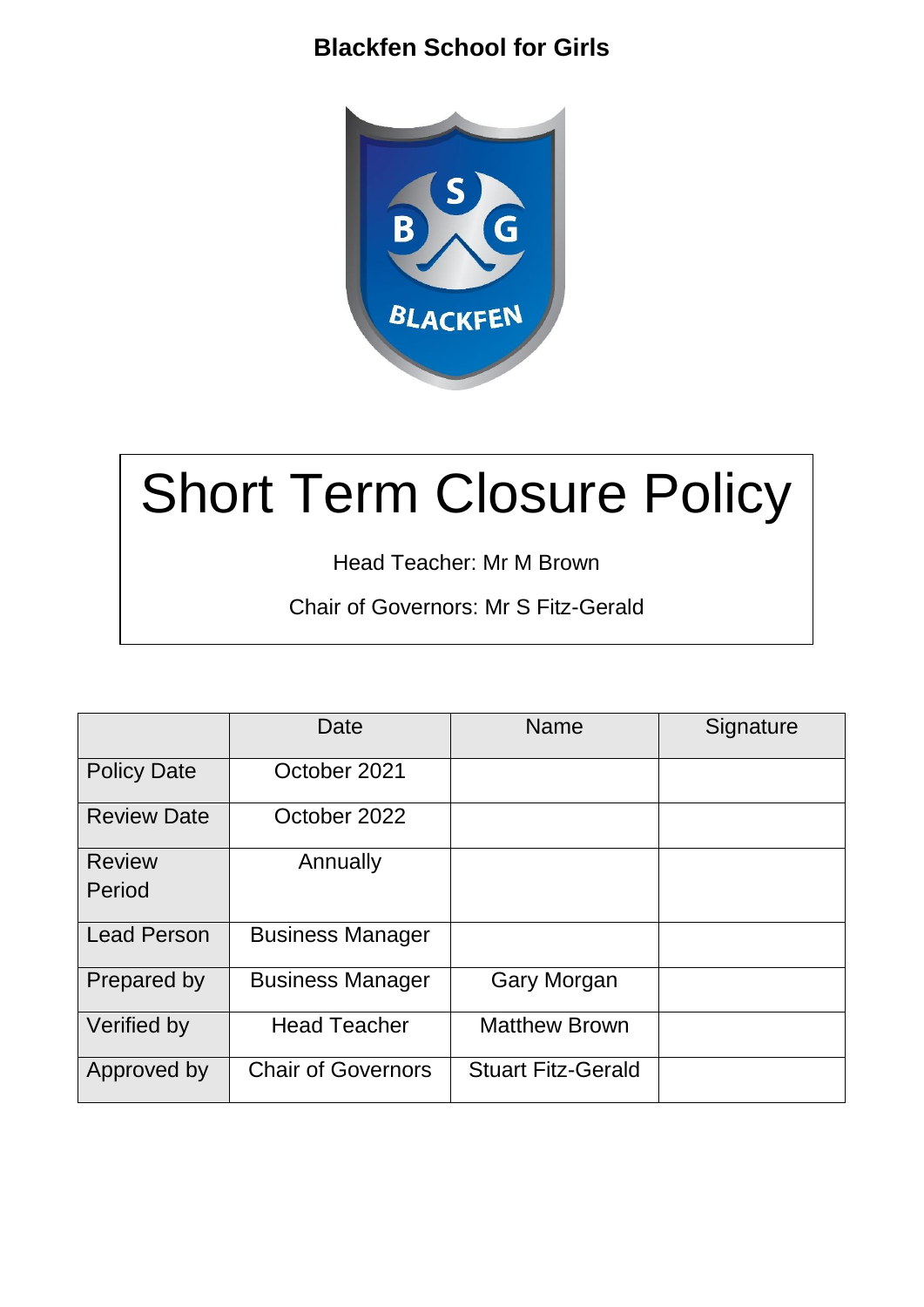## **1 Background**

1.1 This short term closure procedure document replaces the adverse weather guidance previously in place.

1.2 The policy has been updated to reflect the most up to date guidance.

#### **2 Statement of Intent**

2.1 The school will make every effort, subject to health and safety requirements, to keep the school open so students can continue to learn.

2.3 The school will always be open for any external examinations.

#### **3 Decision to close**

3.1 The decision to close the school is made by the Head Teacher in discussion with the Chair of Governors, the Business Manager and the Site Manager.

3.2 The possible reasons for closure are: (please note that this list is not exhaustive).

- A severe weather forecast.
- Disruption to transport routes.
- Insufficient numbers of staff to supervise students.
- Safety of the school site for staff and students.
- Plant breakdown e.g. running water, gas leak, chemical leak or heating.
- Small fire or fire in the local area.

#### **4 Procedures if the decision is taken to close the school**

#### **4.1 Closure 1: School in session**

4.11 The Head Teacher will notify all staff that the school will be closing.

4.12 Parents will be notified that the school is to be closed (see below).

4.13 Students will be sent to Community registration rooms and will be notified of the closure or will be registered by their subject teacher. This will depend on circumstances.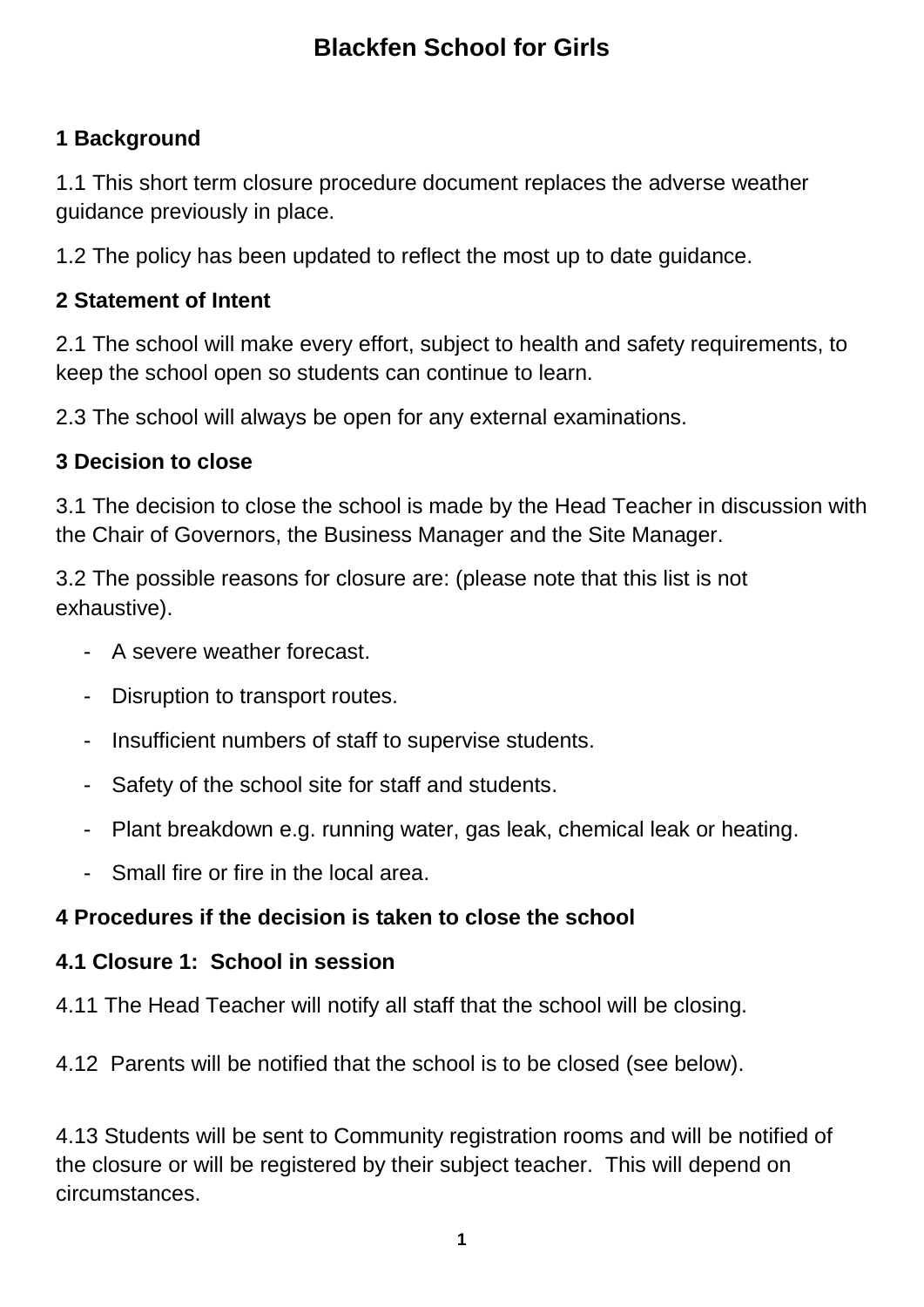4.14 The office staff will provide a list of students (to the Tutor/Teacher) who do not have permission to be sent home and the Tutor should escort these students to the **Canteen** 

4.15 The Deputy Head (Student Development, Behaviour and Welfare) and an Assistant Head should be at the Canteen to receive the students from the Tutor. These students should be supervised until 2.45 or until contact is made with home.

4.16 Staff should not leave the school site until the Head Teacher has sent a message to all staff informing them that they can leave the site. This will be soon after the site is clear of most students.

4.17 It is the responsibility of the Leadership Team to supervise any students remaining on site.

4.18 If a decision is made to keep the school open individual parents have the right to collect their daughter from school if they feel that it is in the interest of their child's safety to go home. We will respect their wish to come to school to collect that student. The student must sign out at Room 2.

#### **4.2 Closure 2: School in session and students evacuated**

4.21 If the school has been evacuated students will be registered and dismissed from the evacuation point.

4.22 Parents will be notified that the school is to be closed (see below) and where students will be dismissed from and at what time.

4.23 As far as possible the school will aim to continue to run external examinations. If, due to safety reasons, this is not possible, parents will be contacted and the examination boards will be notified. This decision will be taken by the Head Teacher with the Deputy Head Teacher.

4.23 Any remaining students will be taken inside until 2.45 subject to the area being deemed safe.

#### **4.3 Closure 3: School not in session**

4.31 If a decision to close the school is taken before the start of the school day staff and parents will be notified (see below).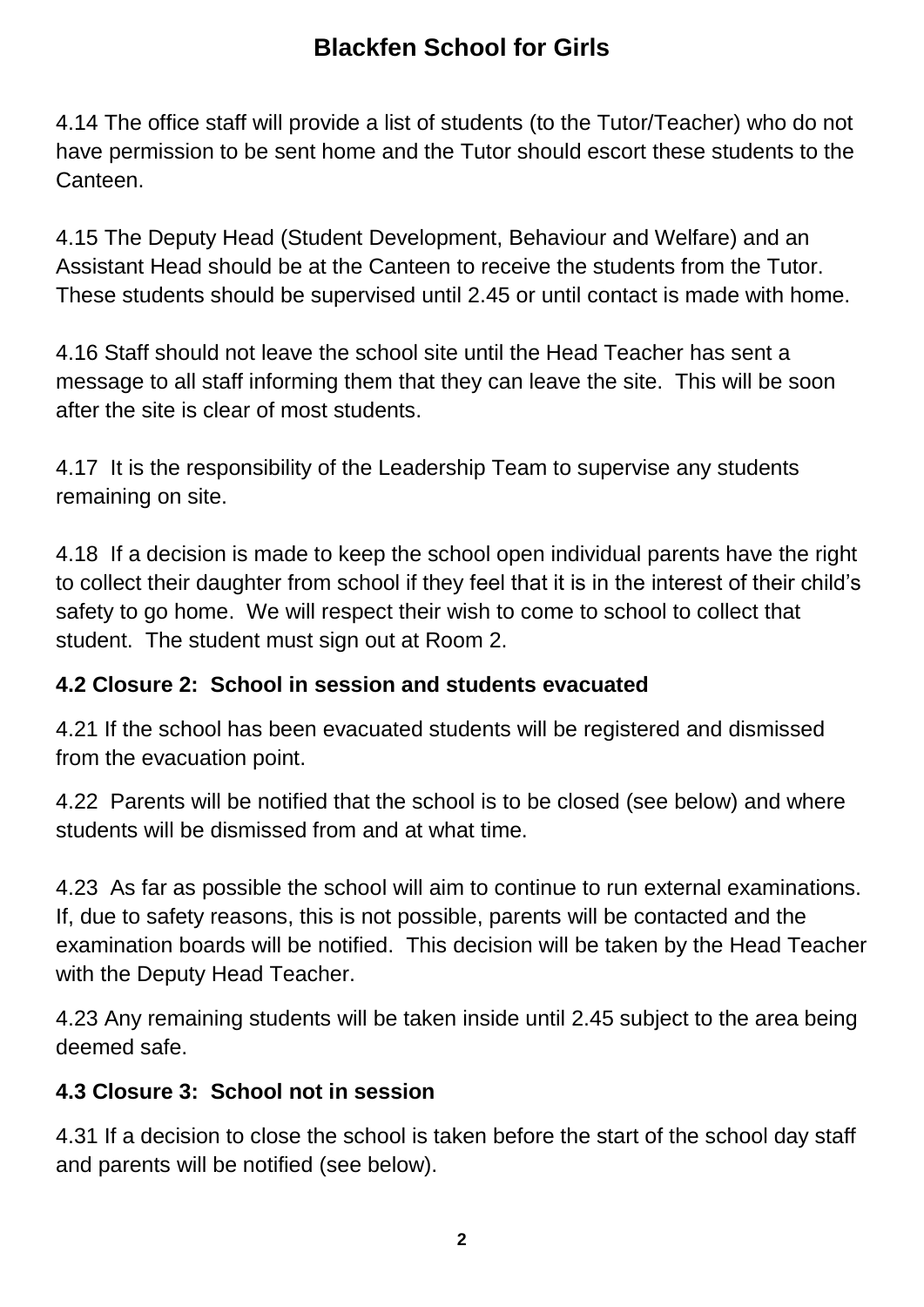4.32 In most cases the decision to close the school will be taken on the day of the closure.

#### **4.4 Closure 4: Partial closure**

4.41 On some occasions it may be possible to open the school late or close early due to adverse weather or other short term circumstances. In these instances, staff should be in school for the time that the school is open.

4.42 It may also be possible to open for specific groups of students e.g. examination groups. In these instances, staff should be in school for the time that the students are in school.

#### **5 Information to Staff and Parents regarding the closure or reopening of the school after a closure and responsibilities of staff**

|                                                                                        | <b>Primary responsibility</b> | Back up responsibility            |
|----------------------------------------------------------------------------------------|-------------------------------|-----------------------------------|
| Notification of decision<br>on the school website                                      | PA (NRO)                      | Office Manager(JCL)               |
| Notification of decision<br>on open check (LGFL)                                       | HT (MBR)                      | DHT (LHA)                         |
| Text alert/email alert -                                                               | Office Manager (JCL)          | Administrative                    |
| School in session                                                                      |                               | <b>Assistant (AST)</b>            |
| Text alert/email alert $-$<br>School not in session                                    | Office Manager (JCL)          | PA (NRO)                          |
| <b>Twitter alert</b>                                                                   | Marketing (LED)               | Marketing (LED)                   |
| <b>Telephone</b><br>answerphone message<br>changed                                     | <b>CTS</b>                    | <b>CTS</b>                        |
| Whole staff email<br>message and text<br>message or email to<br>personal email address | Generated by HT<br>(MBR)      | Generated by DHT<br>(Sent by CTS) |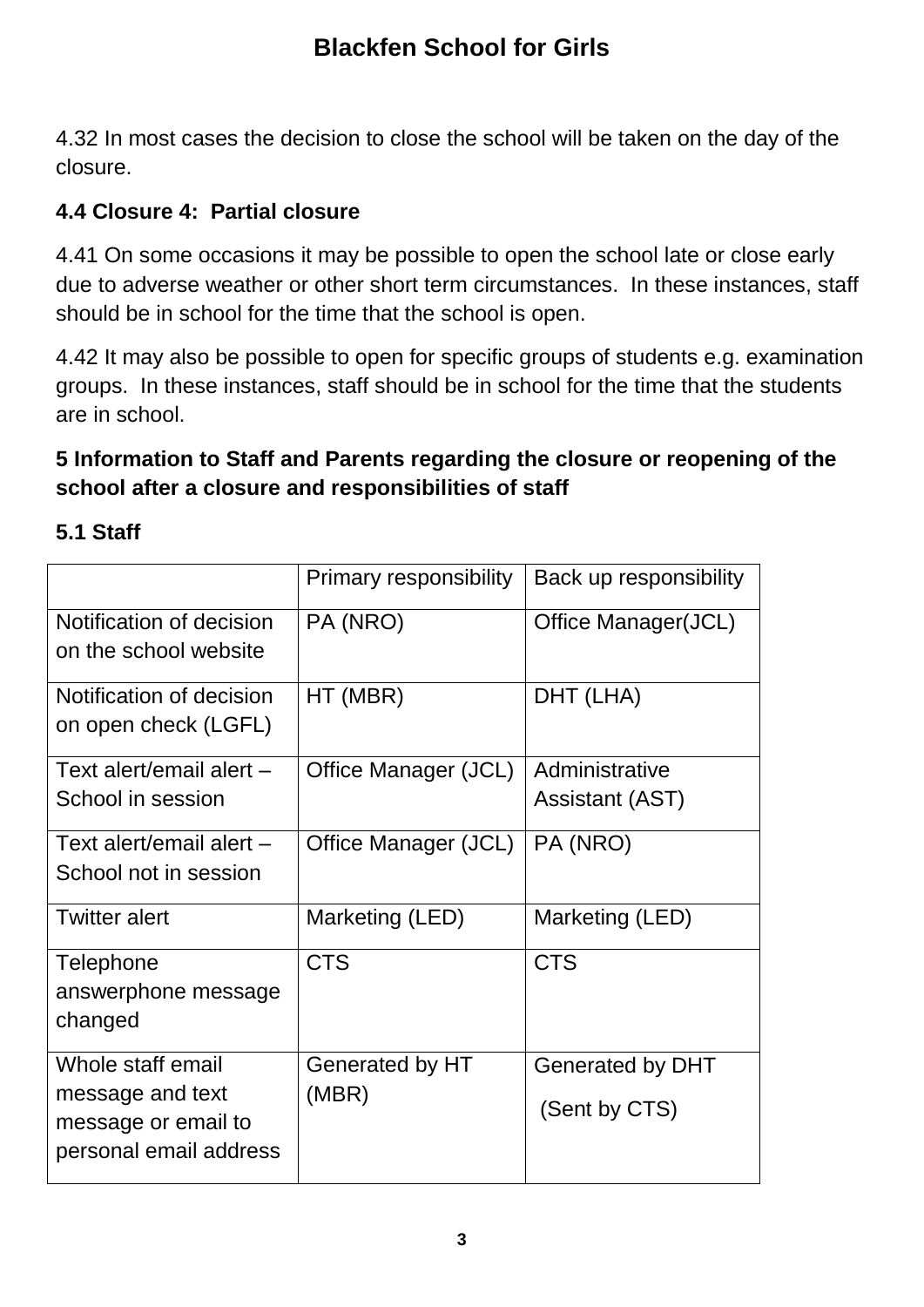#### **5.2 Parents and Students**

|                                                                | <b>Primary responsibility</b> | Back up responsibility                   |
|----------------------------------------------------------------|-------------------------------|------------------------------------------|
| Notification of decision<br>on the school website              | Office Manager (JCL)          | AHT (AMC)                                |
| Notification of decision<br>on open check (LGFL)               | HT (MBR)                      | DHT (LHA)                                |
| Text alert/email alert $-$<br>School in session                | Office Manager (JCL)          | PA (NRO)                                 |
| Text alert/email alert -<br>School not in session              | Office Manager (JCL)          | Administrative<br><b>Assistant (AST)</b> |
| <b>Twitter alert</b>                                           | Marketing (LED)               | Marketing (LED)                          |
| Telephone<br>answerphone<br>message changed                    | <b>CTS</b>                    | <b>CTS</b>                               |
| Remote learning will<br>take place.<br>Information to website. | AHT (AMC)                     | DHT (FMI)                                |

## **5.3 Staff specific roles during a closure**

5.31 Organisation and utilisation of Site Staff – Site Manager (VMU)/Business Manager (GMO).

5.32 Organisation of at least one person in the Office during school open hours – HT (MBR).

5.33 Information to Lettings about closure of the school – Business Manager (GMO)/Finance team (GSH).

#### **6 Expectations of staff**

6.1 In the event of adverse weather or other circumstances leading to a short term closure the onus is on employees to get to work.